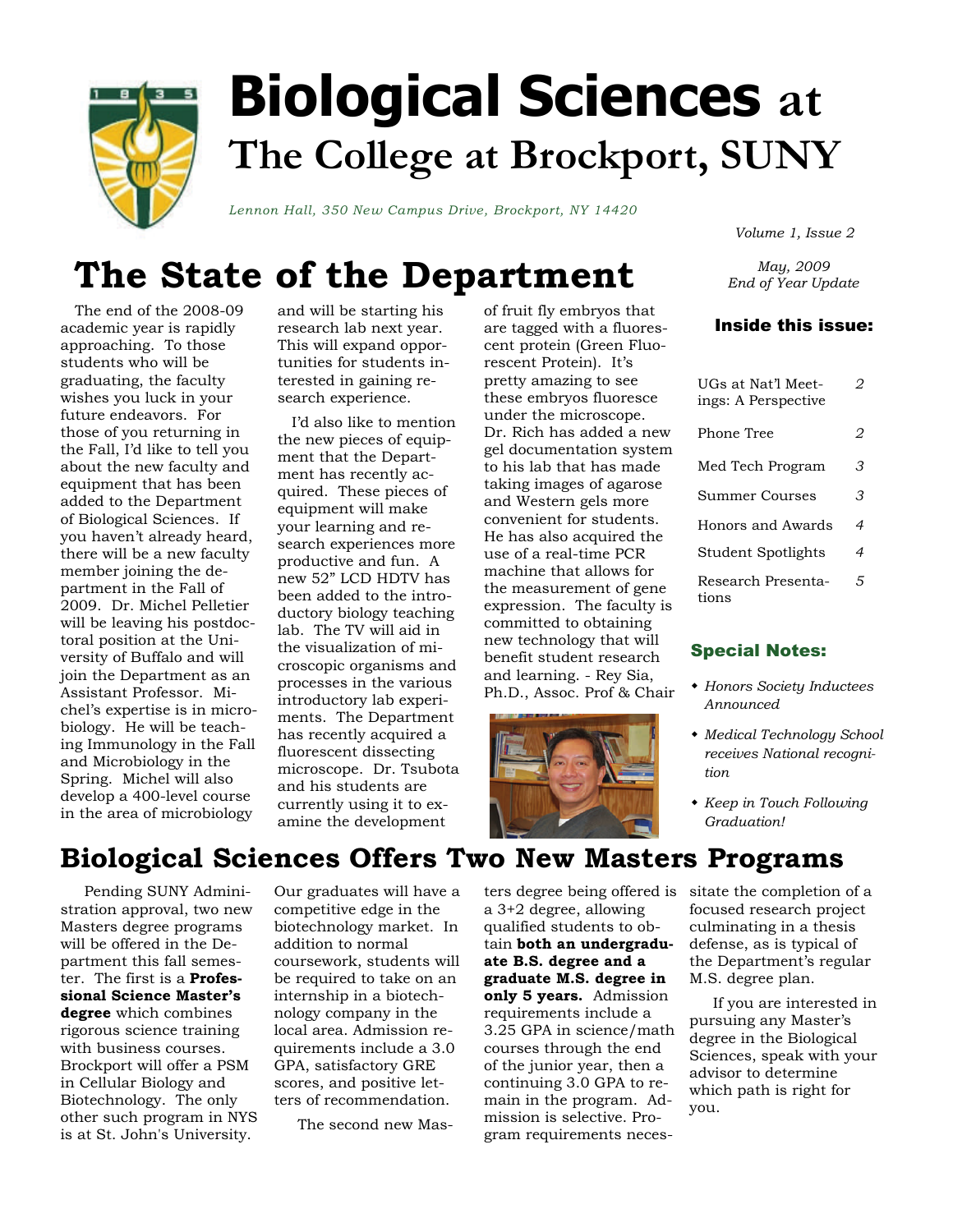### **A National Meeting from an Undergraduate Perspective**

 One of the greatest opportunities for an undergraduate student is to experience a professional scientific meeting. I was lucky enough to have the opportunity to attend the 48th Annual Meeting of the American Society for Cell Biology in December of 2008. In addition to getting more free pens then I'll ever need, I got to hear two Nobel laureates speak, attend symposiums to learn about current research and visit vendor booths to see some of the awesome technology being used by companies and institutions.

 There were approximately 8,000 attendees, 500 posters and over 350 vendor booths. As an undergraduate this was both inspiring and intimidating. A lot of the science was simply over my head. Some of the technology I can't even imagine what it might be used for. At the same time it was exciting, stimulating and positively motivating to see all the different opportunities that an education in biology can provide. From academia to industry to sales to research the possibilities seemed endless. I've never been happier

with my decision to major in biology. After returning from the meeting, I couldn't wait to get back into the lab and continue my research. I had never felt so excited about the start of the semester and new classes. Hopefully if I attend the 2009 meeting I can understand a little more of the science going on around me. This meeting all but cemented my decision to continue to a PhD program and I'm already getting prepared for the next meeting!

-Laura Shum, BIO major

#### **Biology Majors Recruit Accepted Students in Phone Tree**

 Last February, BIO Majors were given the chance to volunteer one night to be representatives of the Department of Biological Sciences at The College at Brockport. Dr. Sia, the Biology Advisor, had organized the event in hopes that the current biology students could help accepted freshman know more about Brockport for their college decisions. Dr. Sia had the master list of all accepted freshman that declared biology as their major for the incoming fall semester. Each student volunteer was given a copy of the list which included the freshman's names, phone numbers, and locations. For the next hour, each student took about ten high school

student numbers, and spoke to each student about Brockport as a school and the benefits of the biology department. There was a guideline of questions for each caller to ask the students, as well as a short survey to fill out for each of their responses. Questions included the student's future career goals, reasons for picking the school, and any other activities they hoped to find in Brockport. Although there were only around ten callers, the small room of telephones in the Brown building was filled with chatter of education, doubts, dreams, and gratitude. The callers spoke not only to the high school students, but to their parents as well who wanted to know if

Brockport would be a good fit for their child. Overall, the night was a success with many friendly voices on the opposite ends of telephone lines as our current biol-



ogy students gave the possible freshman of Fall 2009 the support and answers to feel comfortable in choosing Brockport as a place to pursue their goals in the field of Biological Sciences.

- Amber Karpie, BIO major

#### **Facebook: Connecting the Lives of Brockport Biology Students**

 Nearly everyone on college campuses around the nation has either heard of or uses Facebook, a social networking website that allows people of high school ages and above to create a free profile for themselves on the internet. Some people tend to think that Facebook is a dangerous business associated with unprotected websites such as MySpace, but it appears that in this college generation, Facebook has become a big deal on Brockport's campus. Facebook exists for the sole purpose of connecting people in a way much more reliable and accessible than communication by cell phone or

email. On Facebook, students are able to display messages on profiles, send private messages, create groups, and even chat to online friends. Facebook has become a key role in students' lives because information is able to be relayed from person to person just by a few clicks on the computer. Students can create groups for campus activities, like the **Brockport's Preprofessional Club** group, in which any student associated with the SUNY Brockport network can join. Events can be created by anyone, and the group creator can invite others to join while providing infor-

mation concerning the event. Even professors in the biology department can be found on Facebook, giving educators an edge on the lives of their students. Facebook helps the communication of Brockport biology students and staff, while maintaining privacy of individuals by optional privacy settings located on its website. Facebook has evolved over the past few years and had two major renovations for its millions of users, making it one of the most visited websites on the internet today.

- Amber Karpie, BIO major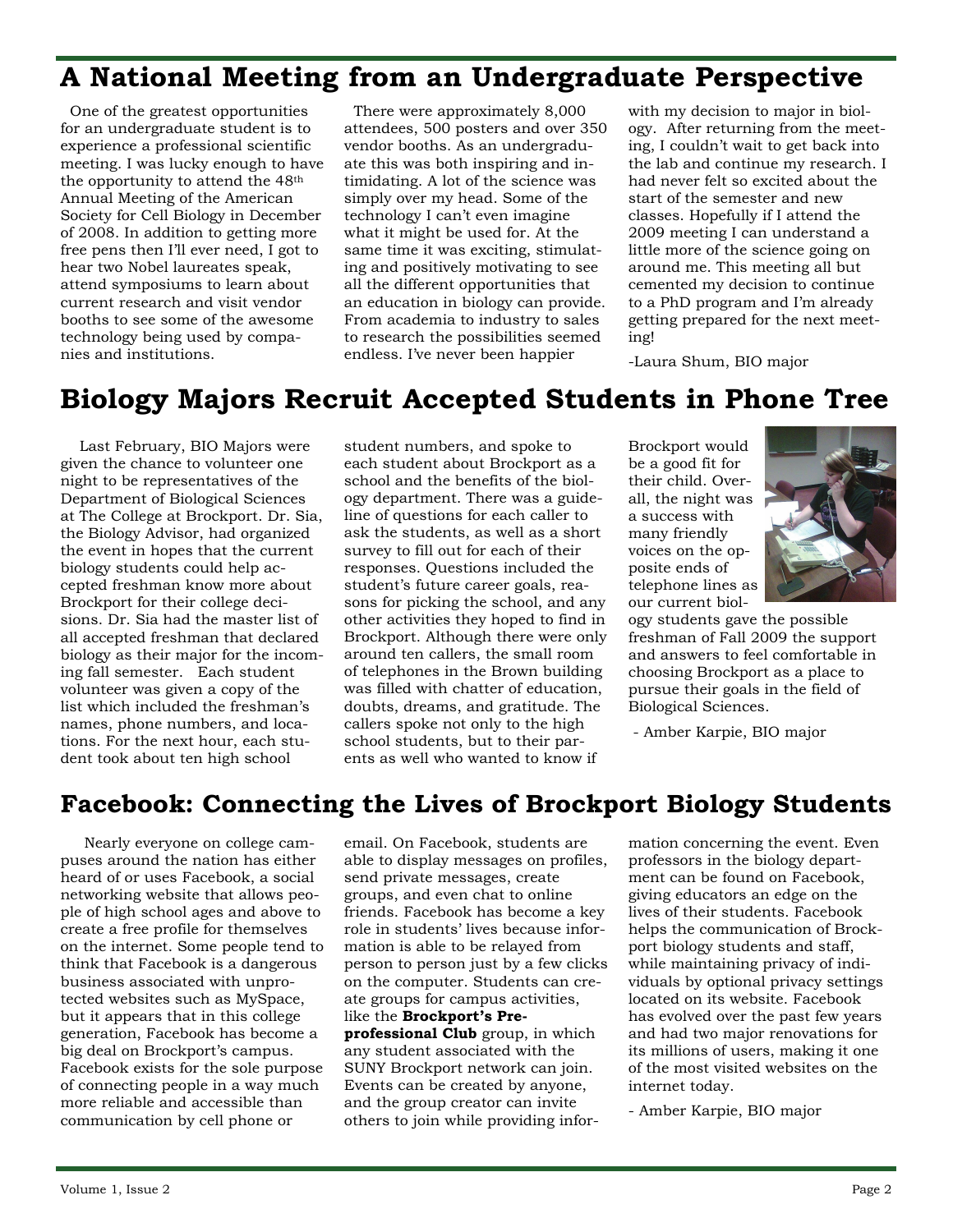### **Medical Technology - Among the Best**

 Students majoring in Medical Technology at Brockport spend their senior year at our affiliated School of Medical Technology at Rochester General Hospital (RGH). We at Brockport are very proud and honored with our association with the RGH School of Medical Technology. While we have always held the School in high esteem, this year a major per-reviewed journal, *Medical Laboratory Observer,* declared RGH Department of Pathology and Laboratory Medicine, the home of the School of Medical Technology, the second best Medical Laboratory in the country. The journal wrote:

*"MLO's* First Runner-Up for this year's Medical Laboratory of the Year 2009 is the Department of Pathology and Laboratory Medicine at Rochester General Hospital (RGH), part of the Rochester General Health System. This is the home of the hospital's School of Medical Technology the second longest program running in the country  $-$  is celebrating its 75th year in 2009 with a total of 665 MT graduates as of July 2008. The accredited program was founded can be obtained from: in 1934 with the express purpose of educating qualified students in the profession of medical technology/clinical laboratory science. Today, the program draws students from 11 academic affiliates."

The Medical Technology students from Brockport have made significant contributions to the quality of the Lab at RGH both as students and as working medical technologists. Currently, six (6) Brockport students are finishing their senior year at RGH and several will be starting their senior year in July, 2009.

Information on Medical Technology

 Dr. Thomas Bonner 585-395-2633 tbonner@brockport.edu

*Please keep us informed of your successes! You can contact Dr. Laurie Cook at lcook@brockport.edu with your name, new contact information and employment/education status. We also occasionally seek former students to share their workplace experiences with our majors.* 

### **Where Are Brockport's Biology Graduates Going?**

- **Joy Hagan** will begin a Dental program at the University of Buffalo.
- **Garry Coles** will begin a Ph.D. program at the University of Rochester Medical Center.
- **Melissa Carey** has accepted a technical position in Daniel Garrigan's laboratory at the University of Rochester.

**Summer 2009 Course Selections** 

The Department of Biological Sciences is offering the following courses over the Summer Session. If you are interested in taking a summer course, we urge you to register soon so that you may lock in your seat. Demand has been high this year.

|  | $6/1/09 - 7/2/09$ |  |
|--|-------------------|--|
|  |                   |  |

BIO 201 General Biology I BIO 321 Anatomy and Physiology I

7/6/09-8/8/09 BIO 322 Anatomy and Physiology II BIO 323 Microbiology

#### *WE ARE LOOKING FOR NEW RECRUITS!*

*If you are interested in joining the Departmental Newsletter Staff, please contact Dr. Laurie Cook, 217 Lennon Hall, 395-5757, lcook@brockport.edu*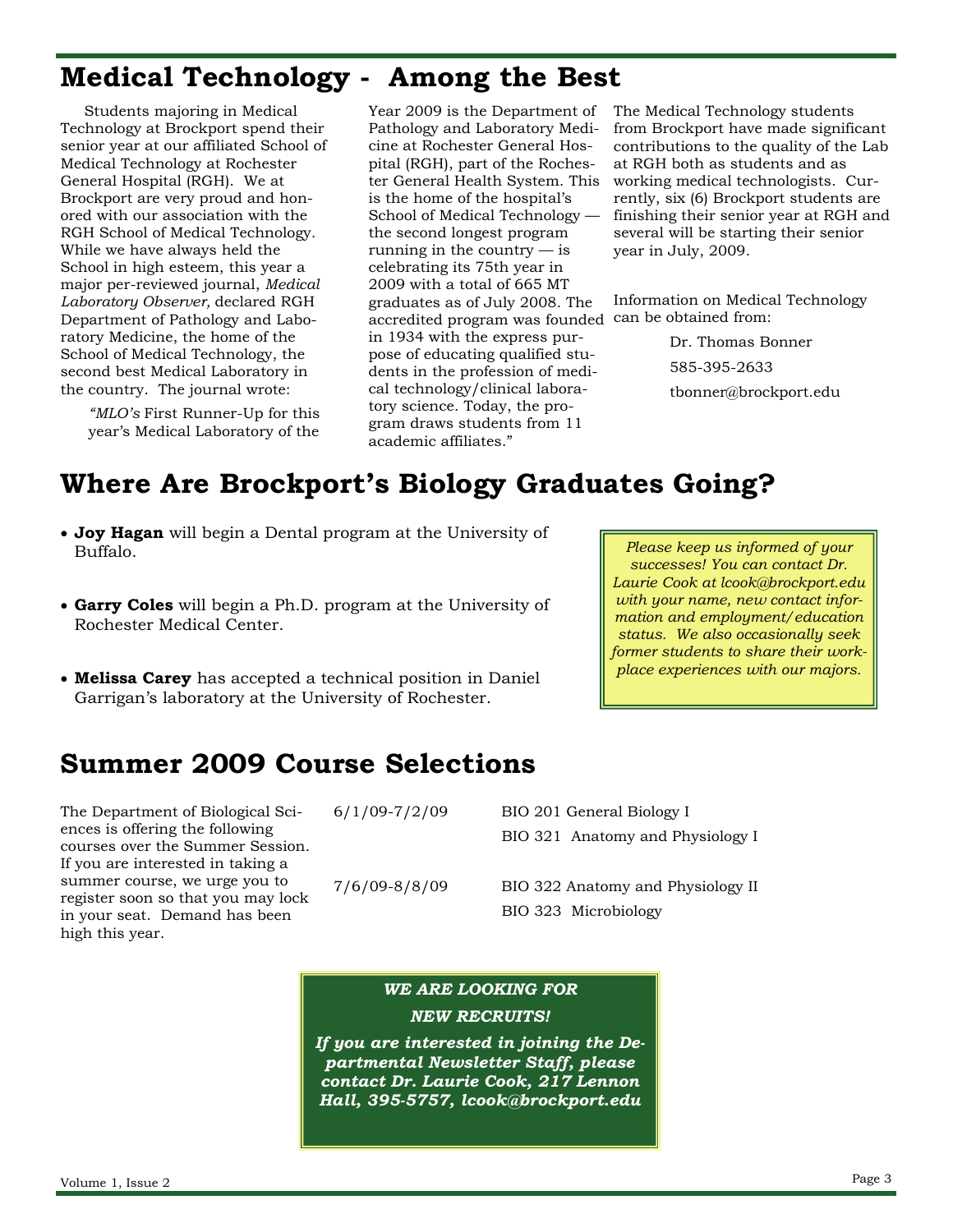#### **Departmental Honors and Awards Announced**

- This year's **Departmental Scholar is Joy Hagan!** Each year this award goes to our top student. Joy holds an outstanding 3.96 GPA and will be attending Dental School at the University of Buffalo following graduation this May.
- This year, **Patrick Donohue was selected as the recipient of the Elmer J. Cloutier Scholarship**  for a junior or senior with poten-

tial for success in grad school or professional school. He holds a 3.94 GPA and is applying to medical schools this coming fall.

- **Michelle Smith** is this year's **recipient of the Charles S. Thomas Memorial Scholarship** for the student with the highest average in BIO111.
- This year, **Kayla McGahey was selected as the recipient of the Francis Claffey Award,** which is

awarded to a senior demonstrating academic excellence. Kayla holds a 3.97 overall GPA.

- **Sigma Xi Research Awards for Undergraduate Research** went to **Laura Bahr, Hannah Cushman,**  and **Joy Hagan**
- **Sigma Xi Research Awards for Graduate Research** went to **Melissa Carey, Garry Coles, Scott Portwood** and **Angie Schwingel**.

### **Undergraduate Student Spotlight: Danielle Feligno**

Danielle Feligno is a SUNY Brockport senior in the Medical Technology program who is graduating this semester. The core curriculum for this program at Brockport is identical to that of the pre-professional track, and can take either four or five years to complete. Students in the Medical Technology program will complete courses at Brockport for three years, then they must apply and be accepted to a rigorous one-year internship at Rochester General. According to Feligno, the internship consists of ten weeks of student lab/lecture series by module (Hematology, Microbiology, etc.). Then, student clinical rotations take place, at 4 to 10 weeks per rotation. Feligno describes the internship as requiring two exams per week for a full year, then a final clinical-based

research with board presentation to follow. After a two-week review for boards, the student takes the board exam for national certification through the American Society of Clinical Pathology. Feligno is expected to graduate this May from Brockport and is already being offered technical positions.

- Christina Turcotte, UG BIO major

### **Graduate Student Spotlight: Garry Coles**

Garry Coles is a graduate student in the Biological Sciences department, completing his Masters degree this semester. Coles is a familiar face in Lennon Hall, as he is completing his second year of independent research in Dr. Rey Sia's laboratory. Coles has recently been accepted to two different PhD programs at the University of Rochester, one in the Department of Biology, and the other at the U of R Medical Center

in Genetics, Genomics and Development. When asked how his undergraduate and graduate experience at Brockport helped to prepare for application and acceptance into PhD programs, Coles claimed that the independent research experience has been invaluable. Prior to his two years in Dr. Sia's lab, Coles also worked for two years in research in the Chemistry Department. Coles stated that his research experience has instilled a personal work ethic, as well as critical thinking skills and experience in analyzing data. Moreover, Coles' research at Brockport has provided him with personal confidence in his work as well as experience with presenting his work to others.

- Christina Turcotte, UG BIO major

**Please join us on Saturday, May 16th in the Lobby of Lennon Hall from 10:30 to 11:30 am for a Brunch Courtesy of the Department of Biological Sciences in Honor of our Graduates!**